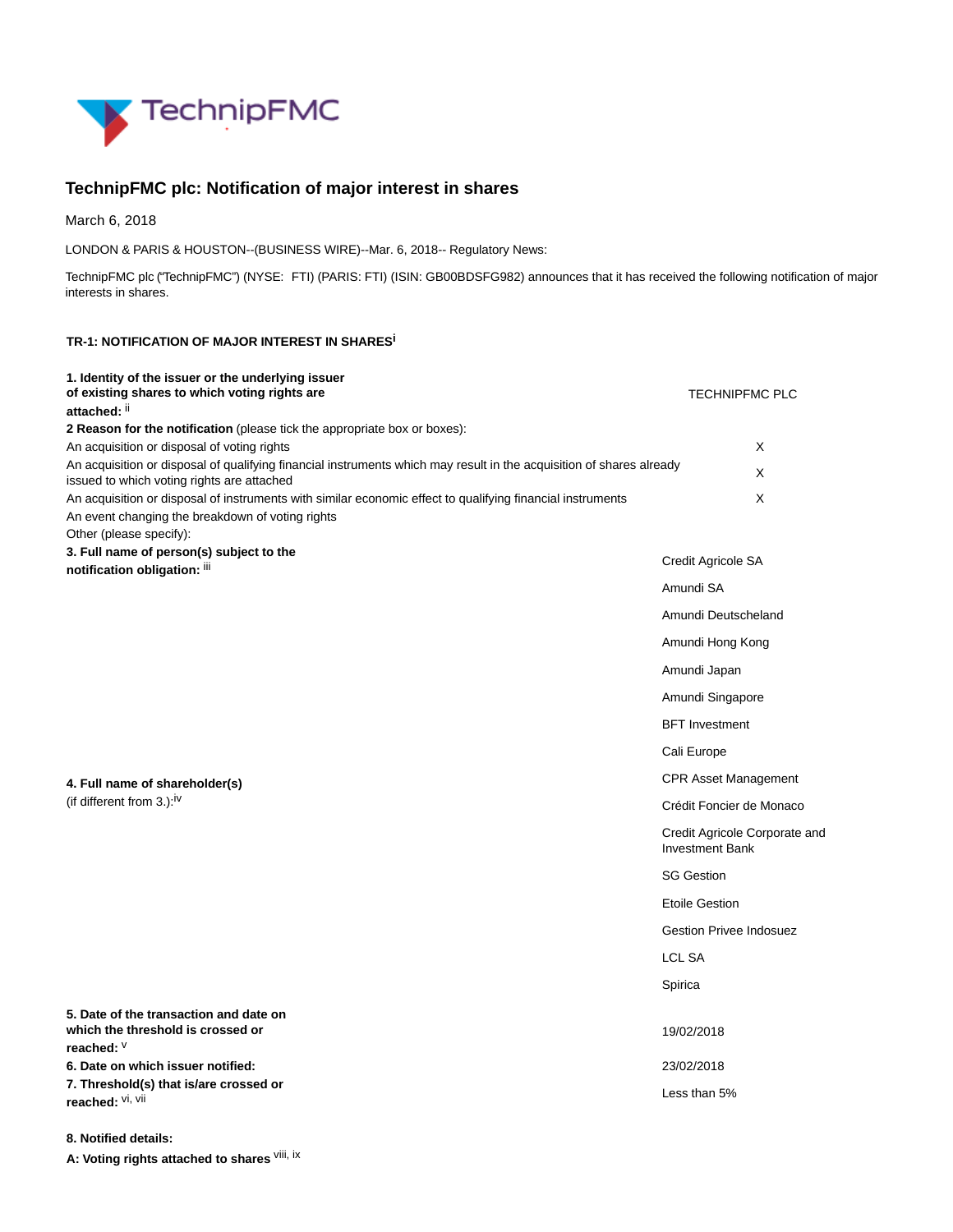| Class/type of<br>shares            | <b>Situation previous</b><br>to the triggering<br>transaction | Resulting situation after the triggering transaction |                            |                            |                         |                                 |          |
|------------------------------------|---------------------------------------------------------------|------------------------------------------------------|----------------------------|----------------------------|-------------------------|---------------------------------|----------|
| if possible using<br>the ISIN CODE | Number<br>οf<br><b>Shares</b>                                 | <b>Number</b><br>οf<br>Voting<br><b>Rights</b>       | <b>Number</b><br>of shares | Number of voting<br>riahts |                         | % of voting rights <sup>x</sup> |          |
|                                    |                                                               |                                                      | <b>Direct</b>              | Direct <sup>XI</sup>       | Indirect <sup>Xii</sup> | <b>Direct</b>                   | Indirect |
| GB00BDSFG982                       | 17,015,211                                                    | 17,015,211                                           | 14.974.337                 | 14,974,337                 |                         | 3.2093%                         |          |

## **B: Qualifying Financial Instruments**

**Resulting situation after the triggering transaction**

| <b>Type of financial</b><br>instrument | <b>Expiration</b><br>date <sup>xiii</sup> | Exercise/<br><b>Conversion</b><br>Period XIV | Number of voting<br>rights that may be<br>acquired if the<br>instrument is<br>exercised/<br>converted. | % of voting<br>rights |
|----------------------------------------|-------------------------------------------|----------------------------------------------|--------------------------------------------------------------------------------------------------------|-----------------------|
| Convertible bond:<br>XS1351586588      | 25/01/2021                                |                                              | 1,168,101                                                                                              | 0.2503%               |

## **C: Financial Instruments with similar economic effect to Qualifying Financial Instruments** xv, xvi **Resulting situation after the triggering transaction**

| <b>Type of financial</b><br>instrument | <b>Exercise</b><br>price | <b>Expiration</b><br>date XVii | Exercise/<br><b>Conversion</b><br>period XVIII | Number of voting rights<br>instrument refers to | % of voting rights<br>xix, xx |                 |
|----------------------------------------|--------------------------|--------------------------------|------------------------------------------------|-------------------------------------------------|-------------------------------|-----------------|
| Call option                            | 22.5                     | 21/09/2018                     |                                                | 333,334                                         | Nominal                       | Delta<br>0.0714 |
| Call option                            | 22.5                     | 21/12/2018                     |                                                | 333,334                                         |                               | 0.0714          |
| Call option                            | 22.5                     | 15/03/2019                     |                                                | 333,334                                         |                               | 0.0714          |
| <b>Equity Swaps</b>                    |                          | 17/12/2020                     |                                                | 28,653                                          |                               | 0.0061          |
| <b>Equity Swaps</b>                    |                          | 17/12/2020                     |                                                | 34,407                                          |                               | 0.0074          |
| <b>Equity Swaps</b>                    |                          | 17/12/2020                     |                                                | 68,299                                          |                               | 0.0146          |
| <b>Equity Swaps</b>                    |                          | 17/12/2020                     |                                                | 871,098                                         |                               | 0.1867          |
| <b>Equity Swaps</b>                    |                          | 17/12/2020                     |                                                | 1,037,383                                       |                               | 0.2223          |
| Equity Swaps- Call cash<br>settled     | 22.5275                  | 23/10/2019                     |                                                | 792,365                                         |                               | 0.1698          |
| Equity Swaps- Call cash<br>settled     | 28.392826                | 13/01/2021                     |                                                | 1,675,651                                       |                               | 0.3591          |
| Call Option                            | 26                       | <b>June 2018</b><br>December   |                                                | 235,460.50                                      |                               | 0.0505          |
| Call Option                            | 26                       | 2018                           |                                                | 288,355.50                                      |                               | 0.0618          |
| Put Option                             | 28                       | March 2018<br>December         |                                                | 37,840.00                                       |                               | 0.0081          |
| Put Option                             | 18                       | 2018                           |                                                | 109,948.50                                      |                               | 0.0236          |

**Total (A+B+C) Number of voting rights Percentage of voting rights** 22,321,901 4.7838%

**9. Chain of controlled undertakings through which the voting rights and/or the financial instruments are effectively held, if applicable:** xxi

Credit Agricole Group: